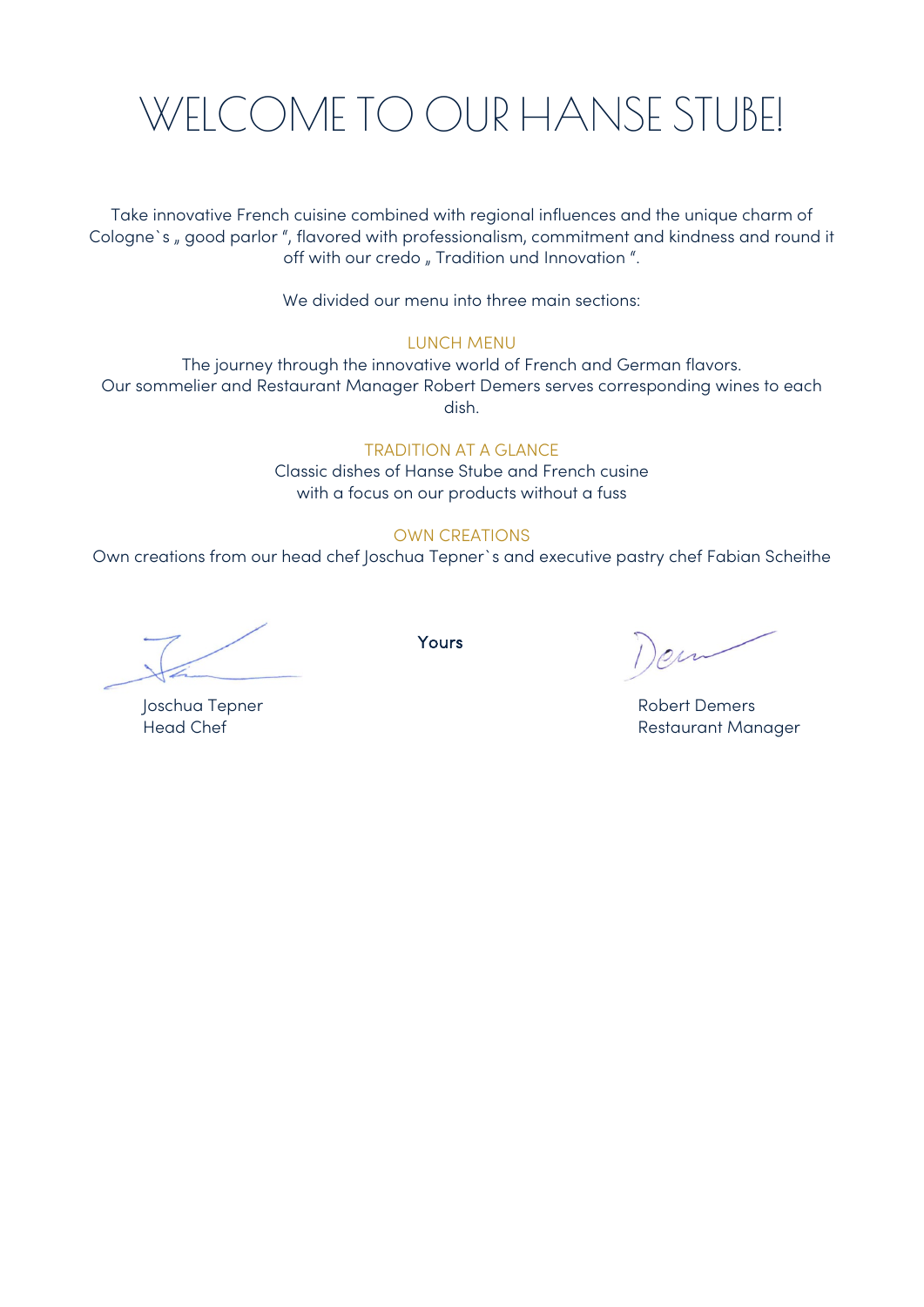#### FLEISCHEREI ECKART IN COLOGNE

The Eckart family have been butchers for five generations. Based in Cologne since 1965, the firm has always stood for quality craftsmanship. A real family business – just like our Excelsior family.

#### TAUBENTALER HOF IN KELDENICH

Family and animals have lived side by side at the Taubentaler Hof for generations, and dealing responsibly with nature and animals is the basis of their daily work. They are the first farm in the region to invest in high-quality organic "Ur-Milch". Taking responsibility for the next generation that's what the Gerden family and the Hanse Stube stand for.

#### POTATO GROWING IN ROMMERSKIRCHEN

Carmen Coenen and Heinrich Trippen are the fourth generation to run their family business. The family in Rommerskirchen, the smallest municipality in Rhein-Kreis Neuss, has been cultivating beets, cereals and above all potatoes since 1940.

#### TROUT FARM KAMP IN ENGELSKIRCHEN

Trout are a typical speciality of the Bergisches Land. From the egg to maturity, the fish live in natural earth ponds of fresh spring water. Michael and Guido Kamp breed salmon, lake, rainbow and brown trout. The Lambach Trout Farm & Smokehouse Kamp bears the prestigious "bergischpur" seal, the most successful regional marketing brand in North Rhine-Westphalia.

#### SEEFISCH & MEER IN OVERATH

Our seafood partner is dedicated to offering its customers an intelligent choice. Seefisch & Meer likes to sell products that are caught regionally and sustainably from the North Sea on our doorstep. One of our favourite products is their hand-fished sea bass - or sole from the Dutch fishing boat Arm 20.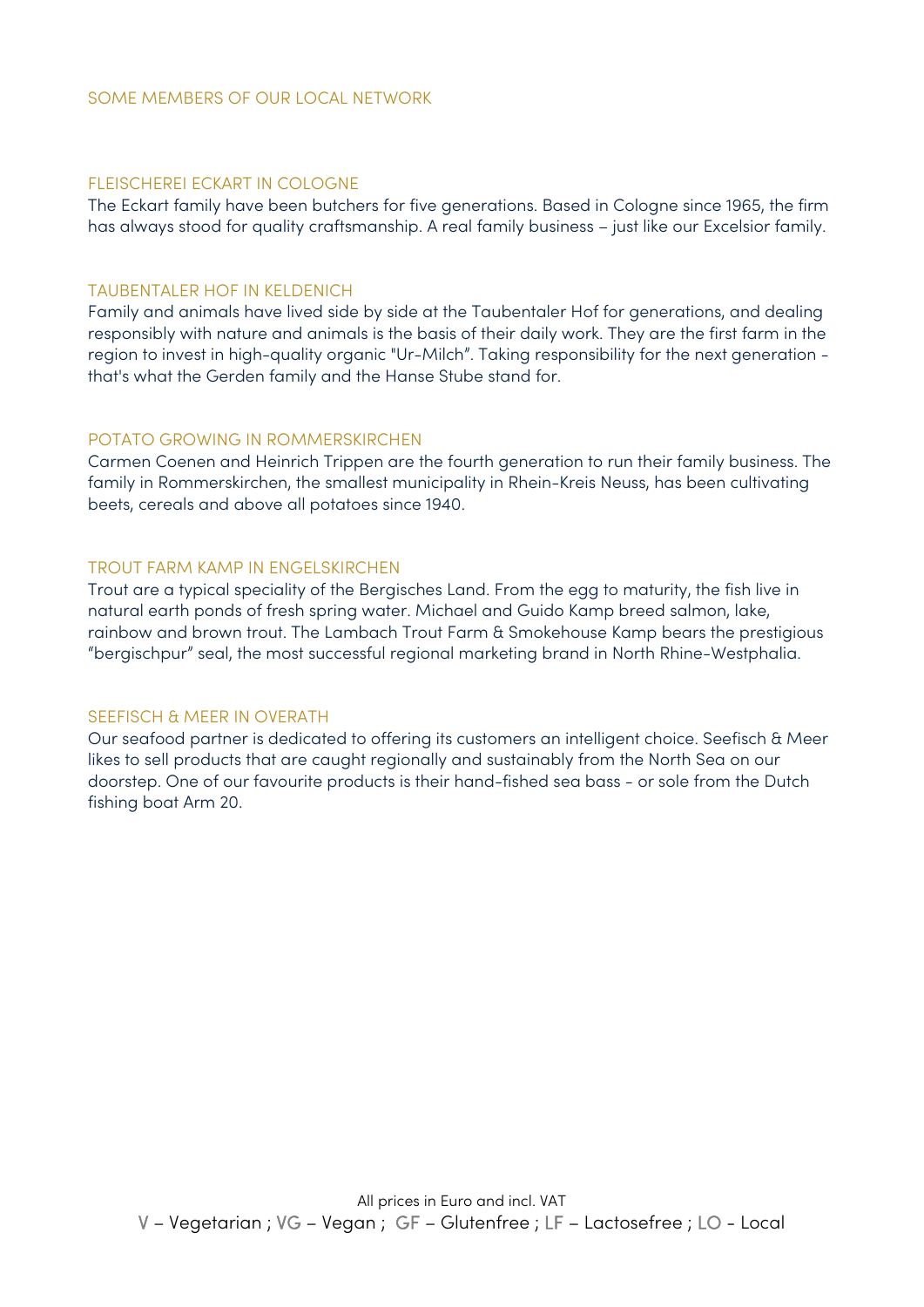

### A CULINARY EXPERIENCE WITH INTENSE FLAVORS FROM THE KITCHEN OF HEAD CHEF JOSCHUA TEPNER

LOCAL SALMON TROUT "DRY AGE"

Taubentalerhof yogurt, land cucumber and Bornheimer apple Leininger, Franken Silvaner Unikat

\* \* \*

### ESSENCE OF THE FRENCH FREE-RANGE QUAIL

Confit breast, pickled chicory and currant Dominio do Bibei, Ribeira Sacra

Lapola

\* \* \*

### ROASTED BACK OF MAY BUCK LO

wild berry jus, may turnips, stone mushroom and potato cakes Earl Emmanuel Darnaud, Rhône Crozes-Hermitage, Les Trois Chênes optional OUR TRADITIONAL TODAY´S SUGGESTION FROM CARVING TROLLEY Thursday to Sunday

\* \* \*

#### BRAISED RHUBARB

Raspberry, cream cheese and caramelized puff pastry La Maison Bouvet Ladubay, Loire Crémant de Loire Excellence Demi-Sec

2 COURSE-MENU € 59 Including corresponding wines € 28

3 COURSE-MENU € 69 Including corresponding wines  $\in$  42

4 COURSE-MENU € 79 Including corresponding wines  $\epsilon$  62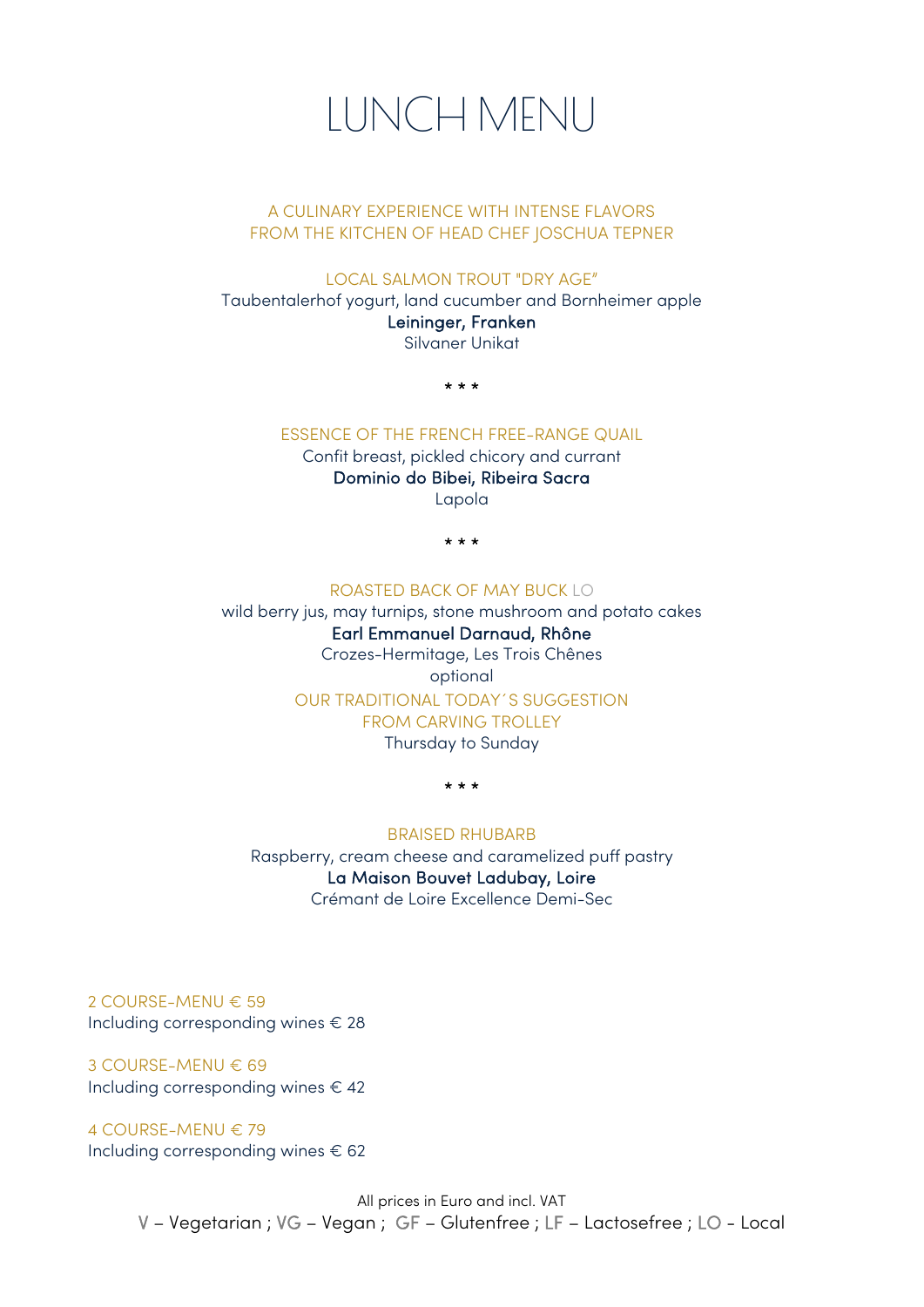# TRADITIONAL MEAL OF THE DAY

## Thursday:

Our brisket of beef LO

Horseradish sauce, creamy savoy cabbage and bouillon potato

Friday: Lemon sole Beurre Blanc, creamy spinach and boiled potatoes

Saturday: Zurich style veal stew Cream sauce, seasonal forest mushrooms and potato roesti

### Sunday:

Classic Sunday roast LO Portwine jus, seasonal vegetables and potato mash

EUR 42

# HANSE STUBE À LA CARTE ENJOY THE CLASSIC DISHES OF THE "GOOD PARLOR" OF COLOGNE TRADITION AT A GLANCE

| Crustacean cocktail LF<br>Cocktail sauce, horseradish, lettuce and mango                                    | <b>EUR</b><br>34 |
|-------------------------------------------------------------------------------------------------------------|------------------|
| Half dozen Fine de Claire oysters<br>Shallot vinaigrette, Chester bread and lemon                           | 34               |
| <b>Prunier St. James Caviar</b><br>Toast, shallot, egg yolk, egg white and Crème fraiche<br>Optional<br>15g | 69<br>129        |
| 30q<br>Whole sole for two<br>Sauce Colbert, Baby spinach and sauteed potatoes                               | 16<br>per 100 g  |
| Crème Brûlée<br>Seasonal fruits and ice cream                                                               | 18               |

All prices in Euro and incl. VAT

V – Vegetarian ; VG – Vegan ; GF – Glutenfree ; LF – Lactosefree ; LO - Local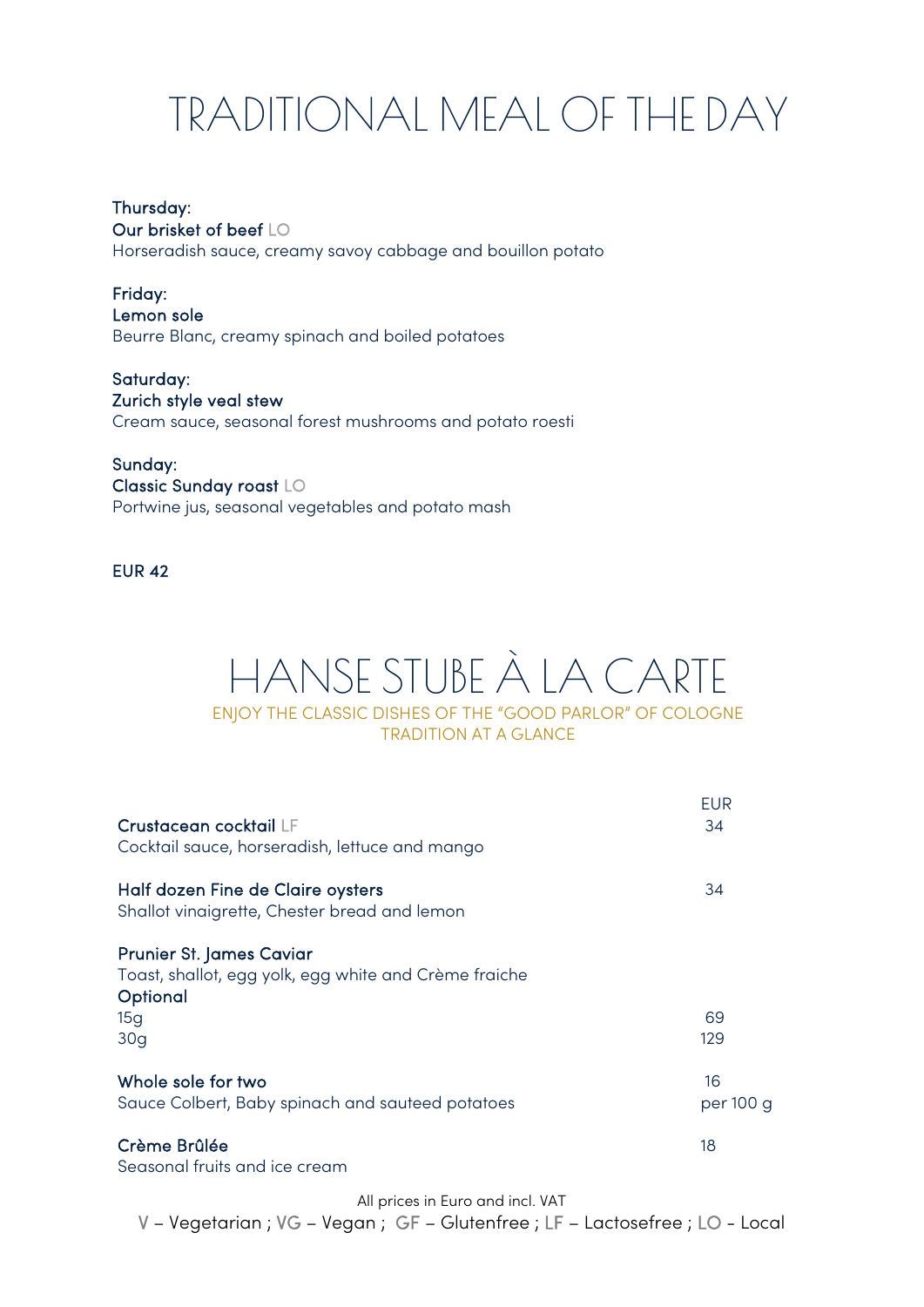# STARTERS

| Green Asparagus V<br>Brown butter, Miso, Yuzu, cured egg yolk from Taubentaler Hof        | <b>FUR</b><br>29 |
|-------------------------------------------------------------------------------------------|------------------|
| optional<br>Green asparagus VG<br>Herb emulsion Miso, Yuzu                                | 26               |
| Local salmon trout "Dry Age"<br>Taubentalerhof yogurt, land cucumber and Bornheimer apple | 32               |
| <b>Tatar of yeal</b><br>Smoked Apple, shaved Belper Knolle and French endive              | 34               |



| Cream soup of young wild garlic GF<br>Fried scallop, marinated tomato and burrata<br>optional | FUR<br>19 |
|-----------------------------------------------------------------------------------------------|-----------|
| Without fried scallop V                                                                       | 16        |
| Essence of the French free-range quail<br>Confit breast, pickled chicory and currant          | 19        |

# INTERMEDIATE COURSES

| Risotto of white and green Asparagus V<br>Sauce Hollandaise, poached egg from Taubentaler Hof<br>and Pumpernickel bread | EUR<br>32 |
|-------------------------------------------------------------------------------------------------------------------------|-----------|
| Pike dumpling 2.0<br>Beurre Blanc, Prunier caviar, young peas                                                           | 26        |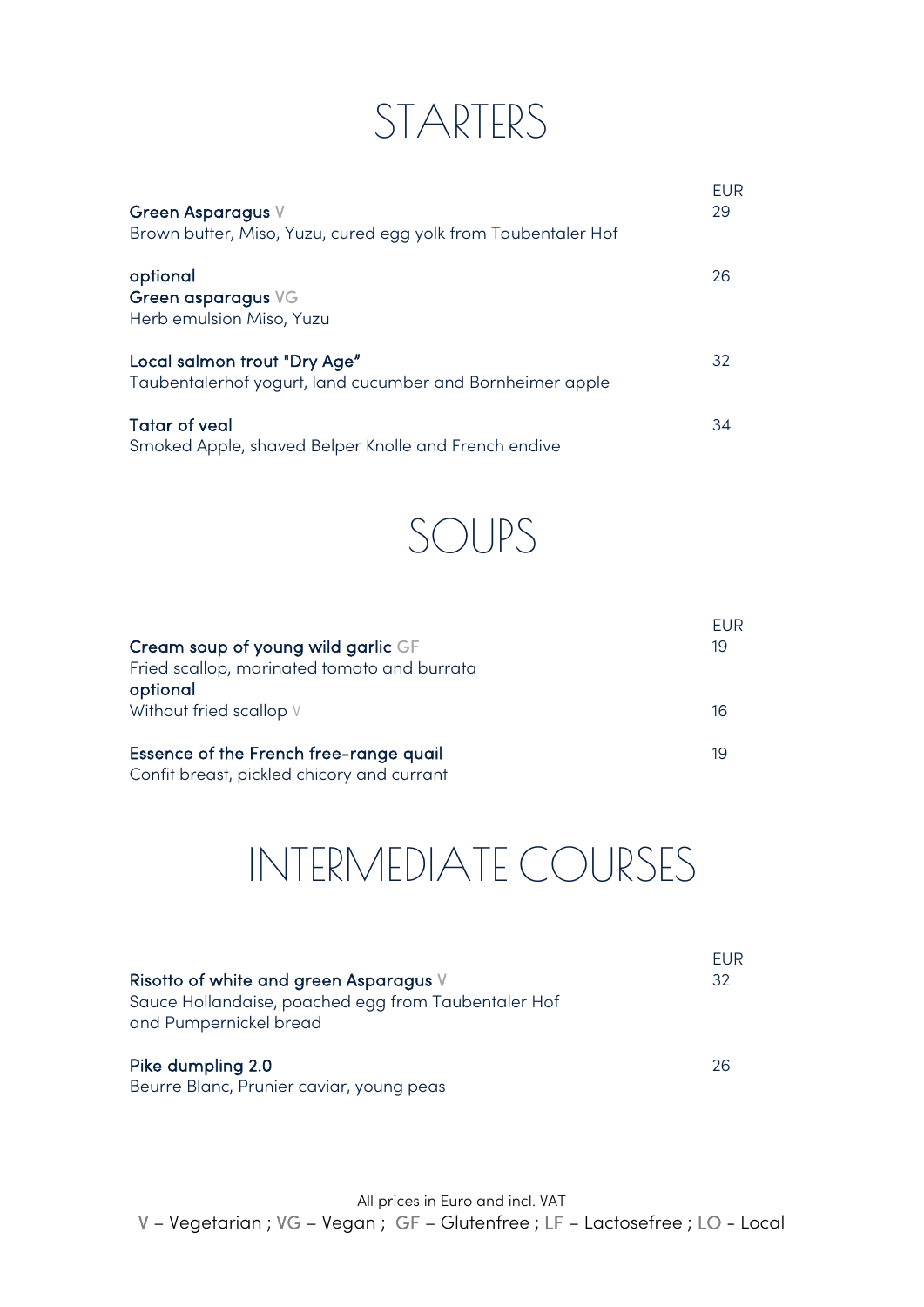# MAIN COURSES

|                                                                                                            | EUR |
|------------------------------------------------------------------------------------------------------------|-----|
| House made chickpeas dumplings<br>optional with V                                                          |     |
| Creamy cottage cheese, Peas<br>and Pumpernickel Chip                                                       | 32  |
| Or optionally with VG<br>Peas and Pumpernickel Chip                                                        | 29  |
| Roasted back of May buck LO<br>wild berry jus, may turnips, stone mushroom<br>and potato cakes             | 48  |
| Seared turbot GF<br>mustard foam, roasted green and white asparagus,<br>violet potato and kapuziner flower | 49  |
| Sauteed filet of yeal<br>Black morel jus sundry of carrot and sweetpotato                                  | 56  |

# FINEST DESSERT CREATIONS

FROM EXECUTIVE PASTRY CHEF FABIAN SCHEITHE <sup>~</sup>the final of every menu is a magical dessert and the icing on the cake of every cuisine is the pastry~

| Creme Brûlée<br>Seasonal fruits and ice cream                                 | FUR<br>18 |
|-------------------------------------------------------------------------------|-----------|
| <b>Braised Rhubarb</b><br>Raspberry, cream cheese and caramelized puff pastry | 19        |
| Mousse of Tonka Bean<br>Strawberry, mint and pistachio                        | 19        |